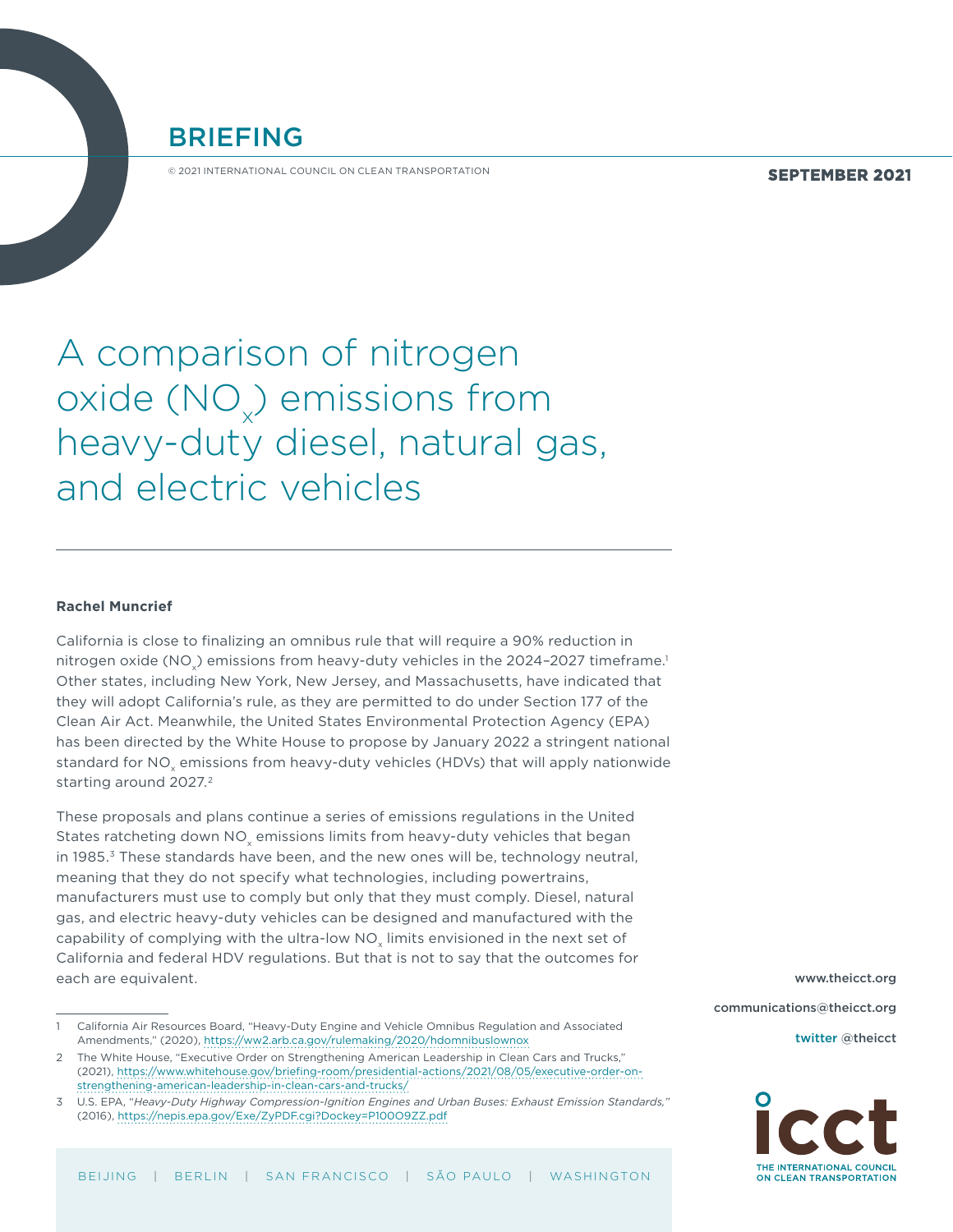This briefing compares the capabilities of these three powertrain types in meeting an ultra-low NO $_{\sf x}$  standard across four key areas: feasibility, cost, health impacts, and climate impacts.

### FEASIBILITY

The central questions concerning technology feasibility are (1) whether the technology will be available in the timeframe of the regulation and (2) whether the technology can be configured to produce ultra-low NO $_{\sf x}$  in line with the limits of the regulation.

*Diesel.* Diesel engines, fueled by ultra-low sulfur diesel fuel, predominate in heavyduty vehicles in the state of California as well as nationwide. An extensive fueling infrastructure for these vehicles already exists. Diesel engines produce relatively high engine-out NO $_{\sf x}$ , but this can be reduced to ultra-low levels in line with the regulation through use of an emission control system based on selective catalytic reduction (SCR). While a commercialized ultra-low NO $_{\mathrm{\mathsf{x}}}$  diesel emissions control system has yet to be produced, such a system has already been demonstrated by Southwest Research Institute.<sup>4</sup> The ultra-low NO<sub>x</sub> SCR-based emissions control system is more complex than existing diesel emissions control systems as it requires additional catalysts, sensors, injectors, and thermal management.

*Natural gas.* Natural gas engines, fueled by either compressed (CNG) or liquified (LNG) natural gas, represented less than 1.5% of new HDV sales in the United States in 2020. Few public natural gas fueling stations are available in California or nationwide<sup>5</sup> and significant infrastructure investment would be required to support significant numbers of heavy-duty natural gas vehicles. There are two types of natural gas engines, spark ignited (SI) and compression ignition (CI). CI engines would have a similar emissions profile and require a similar aftertreatment system to diesel engines (discussed above), which also use compression ignition. SI engines also produce high engine-out NO $_{\mathrm{x}}$ , but the aftertreatment system is a three-way catalyst (TWC) that is capable of reducing NO $_{\sf x}$  to ultra-low levels in line with the regulation. TWCs have an advantage over SCR systems for reducing NO $_{\mathrm{x}}$  emissions to ultra-low levels in that they are less complex. Commercialized systems for ultra-low  $\mathsf{NO}_{\mathsf{x}}$  SI natural-gas engines have already been produced and are currently in use.

*Electric.* Electric vehicles, including battery electric (BEV) and fuel cell electric (FCEV) vehicles, currently represent approximately 0.08% of the HDV fleet in California and 0.02% of the fleet nationwide.<sup>6</sup> Few public charging stations and hydrogen fueling stations exist, and significant infrastructure investment would be required were the heavy-duty fleet to transition to electric vehicles. For example, ICCT estimates that by 2030 about 31,700 publicly accessible charging points and 220 hydrogen refueling stations will be necessary to support a fleet of 103,000 zero-emission tractor trailers, and that by 2050 about 530,000 publicly accessible charging points and 6,900 hydrogen refueling stations will be needed to support a fleet of 2.4 million.<sup>7</sup> Electric vehicles produce no tailpipe emissions, so NO $_{\mathrm{x}}$  control is not an issue. The

<sup>4</sup> "SwRI engineers develop near-zero emissions engine technology," SwRI, accessed August 23, 2021, <https://www.swri.org/press-release/near-zero-emissions-diesel-engine-technology>

<sup>5</sup> "Alternative Fueling Station Locator," Alternative Fuels Data Center, U.S. Department of Energy, accessed August 23, 2021, <https://afdc.energy.gov/stations/#/find/nearest>

<sup>6</sup> Benjamin Sharpe, Claire Buysse, *Zero-emission bus and truck market in the United States and Canada: A 2020 update,* (ICCT: Washington, DC, 2021),<https://theicct.org/publications/canada-race-to-zero-FS-may2021>

<sup>7</sup> Ray Minjares, Felipe Rodríguez, Arijit Sen, Caleb Braun, *Infrastructure to support a 100% zero-emission tractortrailer fleet in the United States by 2040,* (ICCT: Washington, DC, forthcoming September 2021).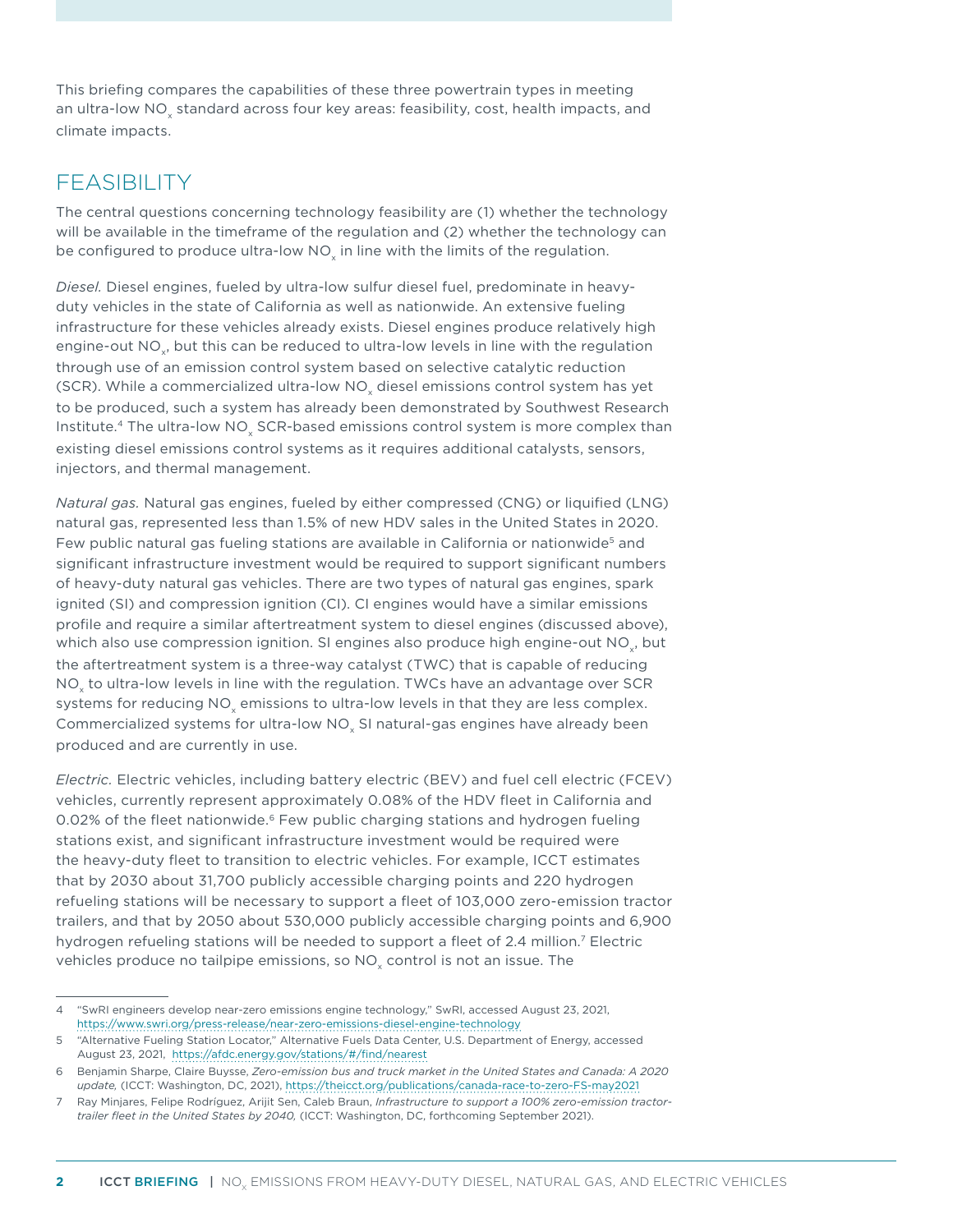key question regarding the feasibility of electric vehicles is whether there will be commercially available models in all HDV segments within the time frame of the regulation. As of 2021, there are already commercially available HD electric vehicles in many segments, including buses, delivery trucks, drayage trucks, and short-haul tractors. Manufacturers have announced plans to commercialize additional models that will cover all HD segments through Class 8 over the next two to three years.<sup>8</sup> Manufacturers are incentivized to produce these additional EV models by the fact that they must also comply with the California Air Resources Board's (CARB) Advanced Clean Truck (ACT) rule, which also takes effect in 2024 and requires electric vehicle adoption in all HDV segments.

#### COST

The key questions concerning cost are the incremental cost of achieving regulatory compliance and the costs versus the benefits of a given technology.

*Diesel.* A significant amount of analysis has been done to estimate the incremental cost of adding the aftertreatment capabilities needed to achieve the 90% NO<sub>v</sub> reduction mandated by CARB's ultra-low NO<sub>y</sub> regulation. The median estimate is CARB's own, which projects that the regulation will add approximately \$8,500 to the cost of a Class 8 diesel truck, or less than 5% of the vehicle cost.<sup>9</sup> CARB has also calculated that the benefits of the rule would outweigh the additional costs by a 7 to 1 ratio.

*Natural gas.* The cost of the added aftertreatment for spark-ignited natural gas vehicles to meet the ultra-low NO<sub>y</sub> standard is nominal, approximately \$400 per engine.<sup>10</sup> The upfront capital cost of CNG vehicles is typically around \$10,000 higher than for a comparable diesel truck<sup>11</sup> (significantly more for LNG vehicles due to the cost of the cryogenic tanks).12 No reliable comprehensive estimates have been made of infrastructure costs, but the total required for a significant shift to natural gas vehicles would certainly be in the billions of dollars.<sup>13</sup> In this case, it would be necessary to consider whether these investments would be advisable given the knowledge that the transportation fleet must transition almost fully away from fossil fuels within the next three decades in order to be in line with the Paris Agreement climate targets.

*Electric.* Electric vehicles incur no incremental cost for meeting the ultra-low NO<sub>y</sub> standard. But the upfront capital cost of an electric HDV is significantly higher than either a heavy-duty diesel or natural gas vehicle being sold today, although EV costs are coming down rapidly. The majority of cost studies show that in the time

<sup>8</sup> Benjamin Sharpe, Claire Buysse, Jason Mathers, Victor Poudelet, *Race to zero: How manufacturers are positioned for zero-emission commercial trucks and buses in North America*, (ICCT: Washington, DC, 2020), <https://theicct.org/publications/canada-race-to-zero-oct2020>

<sup>9</sup> Rachel Muncrief, "What will it really cost to build the next generation of low-NO<sub>x</sub> trucks?" ICCT staff blog, April 22, 2021,<https://theicct.org/blog/staff/real-cost-low-nox-trucks-apr2021>

<sup>10</sup> California Air Resources Board, "Appendix C-3 Further Detail on Costs and Economic Analysis," Heavy-Duty Engine and Vehicle Omnibus Regulation and Associated Amendments (2020), [https://ww2.arb.ca.gov/sites/](https://ww2.arb.ca.gov/sites/default/files/classic/regact/2020/hdomnibuslownox/appc3.pdf) [default/files/classic/regact/2020/hdomnibuslownox/appc3.pdf](https://ww2.arb.ca.gov/sites/default/files/classic/regact/2020/hdomnibuslownox/appc3.pdf)

<sup>11</sup> U.S. EPA, "Class 8 CNG / Diesel System Cost Analysis," (2015), [https://nepis.epa.gov/Exe/ZyPDF.cgi/](https://nepis.epa.gov/Exe/ZyPDF.cgi/P100O584.PDF?Dockey=P100O584.PDF) [P100O584.PDF?Dockey=P100O584.PDF](https://nepis.epa.gov/Exe/ZyPDF.cgi/P100O584.PDF?Dockey=P100O584.PDF)

<sup>12</sup> Marissa Moultak, Nic Lutsey, Dale Hall, *Transitioning to zero-emission heavy-duty freight vehicles*, (ICCT: Washington, D.C., 2017),<https://theicct.org/publications/transitioning-zero-emission-heavy-duty-freight-vehicles>

<sup>13</sup> U.S. Department of Energy, Alternative Fuels Data Center, "Natural Gas Fueling Infrastructure Development," [https://afdc.energy.gov/fuels/natural\\_gas\\_infrastructure.html;](https://afdc.energy.gov/fuels/natural_gas_infrastructure.html) Margaret Smith, John Gonzales, "Costs associated with compressed natural gas: Vehicle fueling infrastructure factors to consider in the implementation of fueling stations and equipment," (U.S. Department of Energy, September 2014), [https://](https://afdc.energy.gov/files/u/publication/cng_infrastructure_costs.pdf) [afdc.energy.gov/files/u/publication/cng\\_infrastructure\\_costs.pdf](https://afdc.energy.gov/files/u/publication/cng_infrastructure_costs.pdf)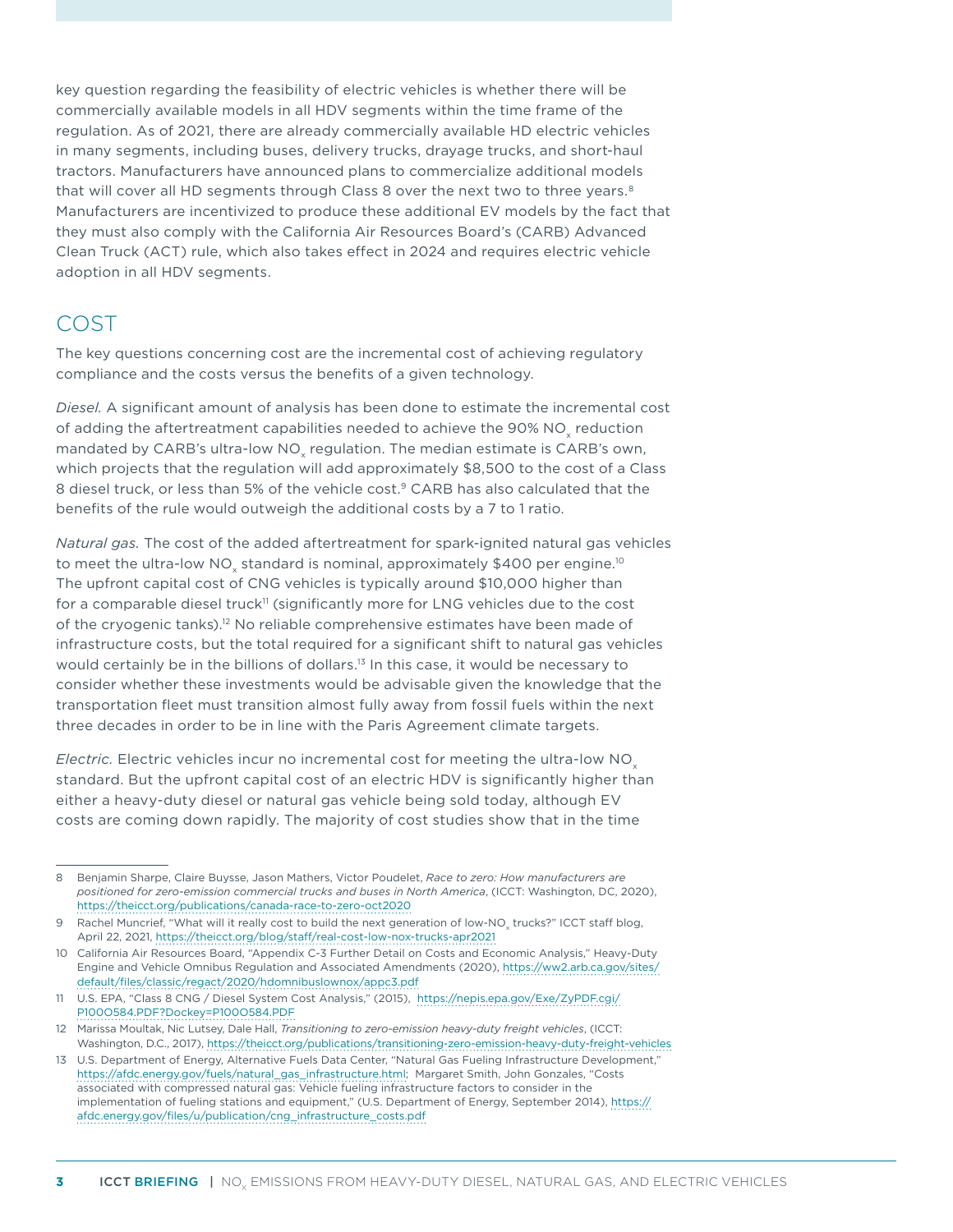frame of the rule the total cost of ownership (which includes the capital cost of the vehicle as well as the lifetime cost of fuel, maintenance, and other costs) for diesel, natural gas, and electric vehicles will be similar, and the total cost of ownership for electric vehicles will continue to decline over time, unlike the costs for diesel or natural gas vehicles.<sup>14</sup> The key factors that impact the total cost of ownership are vehicle segment and vehicle use profiles. The cumulative cost of publicly accessible infrastructure for tractor-trailers is about \$6 billion to support a fleet of 103,000 by 2030 and \$122 billion to support a fleet of 2.4 million by 2050.<sup>15</sup>

#### HEALTH IMPACTS

Overall health impacts can vary significantly from technology to technology, even when the ultra-low NO $_{\mathrm{\mathsf{x}}}$  emissions standard is met.

*Diesel.* All new diesel vehicles come equipped with a diesel particulate filter which removes over 99% of particulate matter (PM) from the exhaust, so harmful direct PM emissions from diesel engines are typically very low. But health impacts from diesel vehicle exhaust can occur if NO $_{\sf x}$  emissions in actual use are significantly higher than certified emissions—that is, the amount of NO $_{\mathrm{\mathsf{x}}}$  emitted during tests performed under controlled conditions in a test lab to certify that an engine type meets the emissions standard. Because no commercialized ultra-low diesel NO $_{\mathrm{\mathsf{x}}}$  systems are available to test in use, we do not have direct evidence of what the gap between certification and real-world emissions may be. But numerous studies on the existing fleet of low-NO<sub>x</sub> (i.e., certified to EPA 2010 standard) diesel engines have found that in many cases real-world emissions are much higher than the laboratory limits.<sup>16</sup> There are multiple causes of excessive real-world emissions. The most common are: (1) the existing regulation was not designed to ensure low NO<sub>x</sub> during urban driving; (2) poor vehicle maintenance; (3) tampering with aftertreatment systems. CARB's new ultra-low  $NO<sub>x</sub>$ regulation addresses the first issue but does little to address the second and third. It is still unclear what the real-world emissions of diesel vehicles certified under the new regulation will be.

*Natural gas.* Particulate matter is regulated on a gravimetric basis in the United States and not on a particle number basis, as in the European Union. It is possible to have vehicles that emit very high numbers of very small, yet very harmful, particles. These ultrafine particle emissions are detrimental to human health, delivering harmful toxins into the most sensitive regions of the lungs. Since these particles weigh very little, manufacturers may not need to use a particle filter to get the total weight of particulate emissions below the limits of U.S. regulation. In fact, this is the case with spark-ignited natural gas engines: none sold in the United States today are equipped with particulate filters. Yet studies have shown that SI natural gas engines can produce five to 50 times more ultrafine particles than diesel-fueled vehicles certified to the same emission

<sup>14</sup> Dale Hall, Nic Lutsey, *Estimating the infrastructure needs and costs for the launch of zero-emission trucks,* (ICCT: Washington, D.C., 2019), [https://theicct.org/sites/default/files/publications/ICCT\\_EV\\_](https://theicct.org/sites/default/files/publications/ICCT_EV_HDVs_Infrastructure_20190809.pdf) [HDVs\\_Infrastructure\\_20190809.pdf](https://theicct.org/sites/default/files/publications/ICCT_EV_HDVs_Infrastructure_20190809.pdf); Burnham, Andrew, et al., "Comprehensive Total Cost of Ownership Quantification for Vehicles with Different Size Classes and Powertrains," (Argonne National Lab, 2021), <https://doi.org/10.2172/1780970>

<sup>15</sup> Ray Minjares, Felipe Rodríguez, Arijit Sen, Caleb Braun, *Infrastructure to support a 100% zero-emission tractortrailer fleet in the United States by 2040*, (ICCT: Washington, D.C., forthcoming September 2021).

<sup>16</sup> Badshah, Huzeifa, Francisco Posada, Rachel Muncrief, *Current state of NO<sub>x</sub> emissions from in-use heavy-duty diesel vehicles in the United States*, (ICCT: Washington, D.C., 2019), [https://theicct.org/publications/nox](https://theicct.org/publications/nox-emissions-us-hdv-diesel-vehicles)[emissions-us-hdv-diesel-vehicles](https://theicct.org/publications/nox-emissions-us-hdv-diesel-vehicles)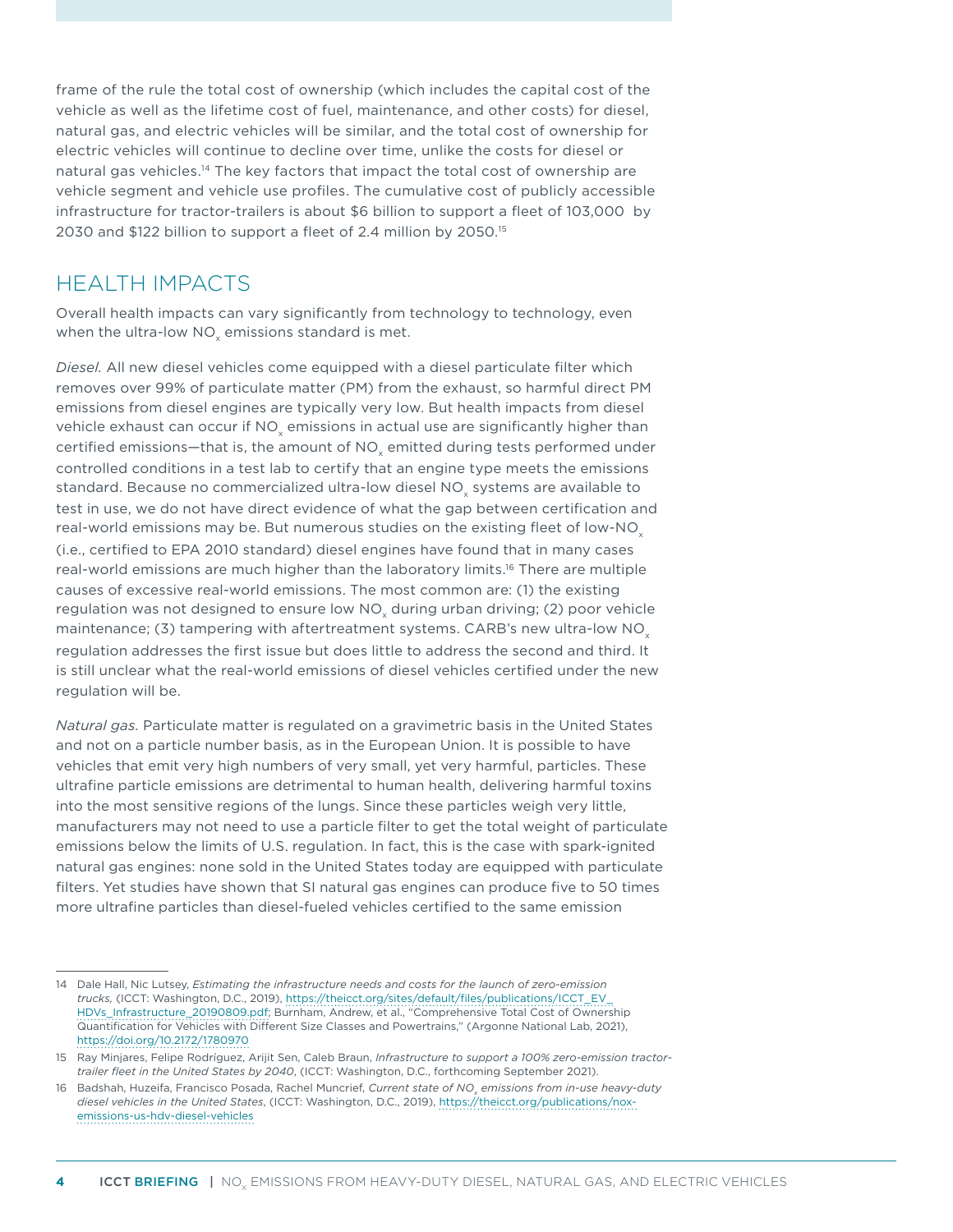standards.17 In addition, the three-way catalysts used to control NO $_{\mathrm{\mathsf{x}}}$  from SI natural gas engines can produce very high levels of ammonia, a toxic precursor to PM 2.5 formation, under certain operating conditions—which happen to be the same operating conditions that allow for the greatest reduction of NO<sub>y</sub>. CARB's standards leave ammonia emissions unregulated, which means the natural gas engine manufacturers have an incentive to calibrate their engines to allow for better NO $_{\mathrm{\mathsf{x}}}$  reduction and uncontrolled ammonia emissions over the catalyst. Findings from tests carried out by the University of California Riverside<sup>18</sup> and West Virginia University<sup>19</sup> confirm very high ammonia emissions of natural gas HDVs, ranging up to 0.7 g/bhp-hr (note that the applicable NO $_{\circ}$ limit is 0.2 g/bhp-hr, and that, compared to  $NO<sub>v</sub>$ , less ammonia is needed to form the same amount of PM 2.5). In addition, a recent study of 15 natural gas trucks certified to the ultra-low NO $_{\mathrm{\mathsf{x}}}$  limit found that 13 of them were emitting over the NO $_{\mathrm{\mathsf{x}}}$  limit in realworld operation.<sup>20</sup> This indicates that the real-world emissions gap is likely an issue for natural gas vehicles as well as diesel-powered vehicles.

*Electric.* Electric vehicles produce no tailpipe emissions but do create additional emissions upstream where the electricity (or hydrogen in the case of FCEVs) is produced. Overall health impacts are thus determined by the electricity source and its proximity to population centers. The impacts would be balanced to some degree by the fact that each electric vehicle displaces the tailpipe emissions that would be emitted by a diesel or natural gas vehicle. Studies have shown that the overall health impact from the adoption of electric vehicles would be positive, even when considering the additional upstream emissions from electricity generation.<sup>21</sup>

### CLIMATE IMPACTS

NO regulations are focused on reducing the health impacts from heavy-duty vehicles, but it is also important to consider the climate benefits of the different technology solutions.

*Diesel.* The majority of the climate impact from diesel vehicles comes from CO<sub>2</sub> produced in combustion. California and the U.S. EPA both have standards in place to reduce greenhouse gas (GHG) emissions from heavy-duty vehicles and engines through efficiency improvements. These standards will help to decrease the per-vehicle CO2 emissions of new heavy-duty diesel vehicles by roughly 25% to 50% from 2010 to 2027. In California, the majority of diesel fuel is fossil-based. While some biofuel

<sup>17</sup> Barouch Giechaskiel. "Solid Particle Number Emission Factors of Euro VI Heavy-Duty Vehicles on the Road and in the Laboratory." International Journal of Environmental Research and Public Health 15, no. 2 (2018): 304, [https://doi.org/10.3390/ijerph15020304;](https://doi.org/10.3390/ijerph15020304) Imad A. Khalek et al. "Solid Particle Number and Ash Emissions from Heavy-Duty Natural Gas and Diesel w/SCRF Engines." SAE (2018), <https://doi.org/10.4271/2018-01-0362>; Tianyang Wang et al. "Total Particle Number Emissions from Modern Diesel, Natural Gas, and Hybrid Heavy-Duty Vehicles During On-Road Operation." Environmental Science & Technology 51, no. 12 (2017): 6990–98, <https://doi.org/10.1021/acs.est.6b06464>

<sup>18</sup> Hanwei Zhu et al. "Characterizing Emission Rates of Regulated and Unregulated Pollutants from Two Ultra-Low NOx CNG Heavy-Duty Vehicles." Fuel 277 (2020): 118192,<https://doi.org/10.1016/j.fuel.2020.118192>

<sup>19</sup> Arvind Thiruvengadam et al. "Unregulated Greenhouse Gas and Ammonia Emissions from Current Technology Heavy-Duty Vehicles." Journal of the Air & Waste Management Association 66, no. 11 (2016): 1045–60, <https://doi.org/10.1080/10962247.2016.1158751>

<sup>20</sup> California Air Resources Board, "In-Use Emission Performance of Heavy Duty Natural Gas Vehicles Lessons Learned from 200 Vehicle Project," (Fact Sheet, 2021), [https://ww2.arb.ca.gov/sites/default/files/2021-04/](https://ww2.arb.ca.gov/sites/default/files/2021-04/Natural_Gas_HD_Engines_Fact_Sheet.pdf) [Natural\\_Gas\\_HD\\_Engines\\_Fact\\_Sheet.pdf](https://ww2.arb.ca.gov/sites/default/files/2021-04/Natural_Gas_HD_Engines_Fact_Sheet.pdf)

<sup>21</sup> Ernani F. Choma, John S. Evans, James K. Hammitt, José A. Gómez-Ibáñez, John D. Spengler. "Assessing the health impacts of electric vehicles through air pollution in the United States." Environment International, Volume 144, (2020), [https://doi.org/10.1016/j.envint.2020.106015.](https://doi.org/10.1016/j.envint.2020.106015)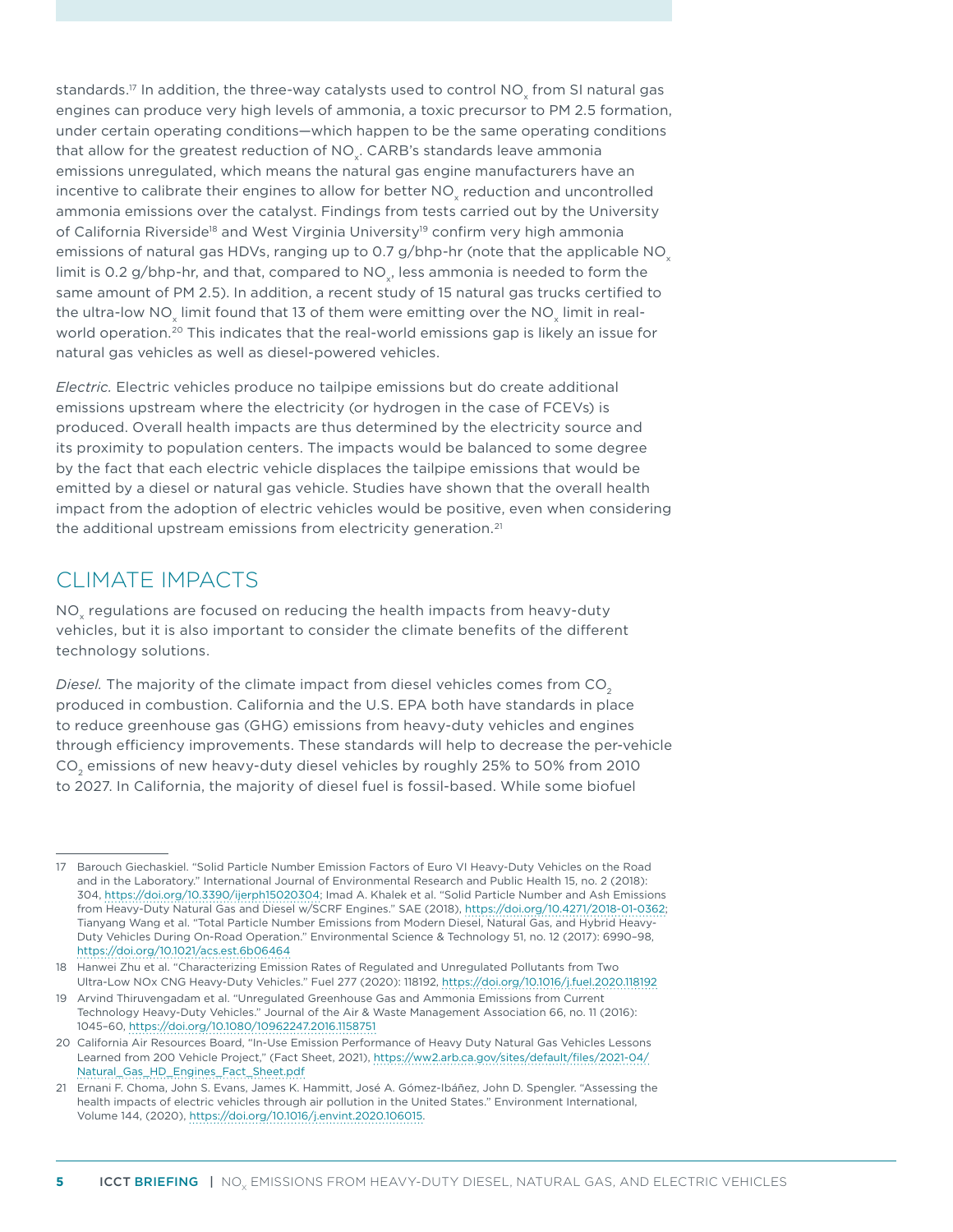(biodiesel and renewable diesel) is blended into the diesel mix, the majority of this comes from feedstocks with limited supply.

*Natural gas.* The climate impacts of natural gas and natural gas vehicles come from two factors. The first is leakage, sometimes referred to as fugitive emissions. Natural gas is mostly composed of methane, which is a very powerful greenhouse gas, 82.5 times stronger than  $CO<sub>2</sub>$  on a 20-year basis and 30 times stronger on a 100-year basis.22 There are numerous points in the natural gas supply chain where fugitive methane emissions can occur: at the well, from the pipeline, during vehicle fueling, etc. It takes only a small amount (less than 2%) of leakage to negate any climate benefit that natural gas vehicles have over diesel vehicles by virtue of their (10%–20%) lower tailpipe  $CO<sub>2</sub>$  emissions.<sup>23</sup> The majority of studies looking at fugitive emissions from the entire natural gas supply chain (well to wheel) indicate that natural gas vehicles are, on average, more harmful to the climate than diesel vehicles.

The second factor is the source of the natural gas. Fossil natural gas represents the bulk of the natural gas currently available in California as well as the rest of the United States. The majority of this is used in electric power plants. Renewable natural gas (RNG) represents approximately 1% of the total natural gas used in California and 0.2% of the total natural gas used in the rest of the United States.24 Sources of RNG include landfills, manure, and wastewater treatment facilities. These sources of natural gas are much less carbon-intensive than fossil natural gas, but the amount of natural gas they could potentially produce is limited. The demand for RNG in the transportation sector competes directly with the power sector. There are fewer opportunities for fugitive methane emissions in the RNG supply chain if the biogas is burned on-site to make electricity instead of being transported by pipeline to a vehicle fueling station. Therefore, the most efficient and climate-friendly use for RNG in the transportation sector is to generate electrical power on-site and use that to power electric vehicles.

*Electric.* Electric vehicles are powered by either electricity from the power sector (BEVs) or hydrogen (FCEVs). For BEVs, the climate impacts will depend heavily on the carbon intensity of the grid. California's grid mix is currently 44% renewables, with an average carbon intensity of 75.9  $gCO,e/MJ$ . For comparison, the carbon intensity of diesel fuel is approximately 100  $gCO<sub>2</sub>e/MJ<sup>25</sup>$  Given that a comparable electric motor is approximately three times more efficient than an HDV internal combustion engine (depending on the duty cycle), the carbon intensity of a diesel vehicle is approximately four times higher than a BEV. In addition, California is in the process of decarbonizing its grid and has committed to having a grid powered by fully renewables sources by 2045. Therefore, the climate impacts of BEVs will decrease over time. Currently, hydrogen in California is produced from natural gas as well as lower-carbon sources such as landfill gas and solar electricity. Heavy-duty FCEVs will deliver lower climate

<sup>22</sup> IPCC, "Climate Change 2021: The Physical Science Basis. Contribution of Working Group I to the Sixth Assessment Report of the Intergovernmental Panel on Climate Change," (Intergovernmental Panel on Climate Change, 2021), <https://www.ipcc.ch/report/ar6/wg1/>

<sup>23</sup> Oscar Delgado, Rachel Muncrief, "Assessment of Heavy-Duty Natural Gas Vehicle Emissions: Implications and Policy Recommendations," (ICCT: Washington, DC, 2015), https://theicct.org/publications/assessment-heavyduty-natural-gas-vehicle-emissions-implications-and-policy

<sup>24</sup> Argonne National Laboratory, "Renewable Natural Gas Database," (2020), [https://www.anl.gov/es/reference/](https://www.anl.gov/es/reference/renewable-natural-gas-database) [renewable-natural-gas-database](https://www.anl.gov/es/reference/renewable-natural-gas-database) 

<sup>25</sup> California Air Resources Board, "LCFS Annual Updates to Lookup Table Pathways: 2021 Carbon Intensity Values for California Average Grid Electricity Used as a Transportation Fuel in California and Electricity Supplied Under the Smart Charging or Smart Electrolysis Provision," (2021), [https://ww2.arb.ca.gov/sites/](https://ww2.arb.ca.gov/sites/default/files/classic//fuels/lcfs/fuelpathways/comments/tier2/2021_elec_update.pdf) [default/files/classic//fuels/lcfs/fuelpathways/comments/tier2/2021\\_elec\\_update.pdf](https://ww2.arb.ca.gov/sites/default/files/classic//fuels/lcfs/fuelpathways/comments/tier2/2021_elec_update.pdf)